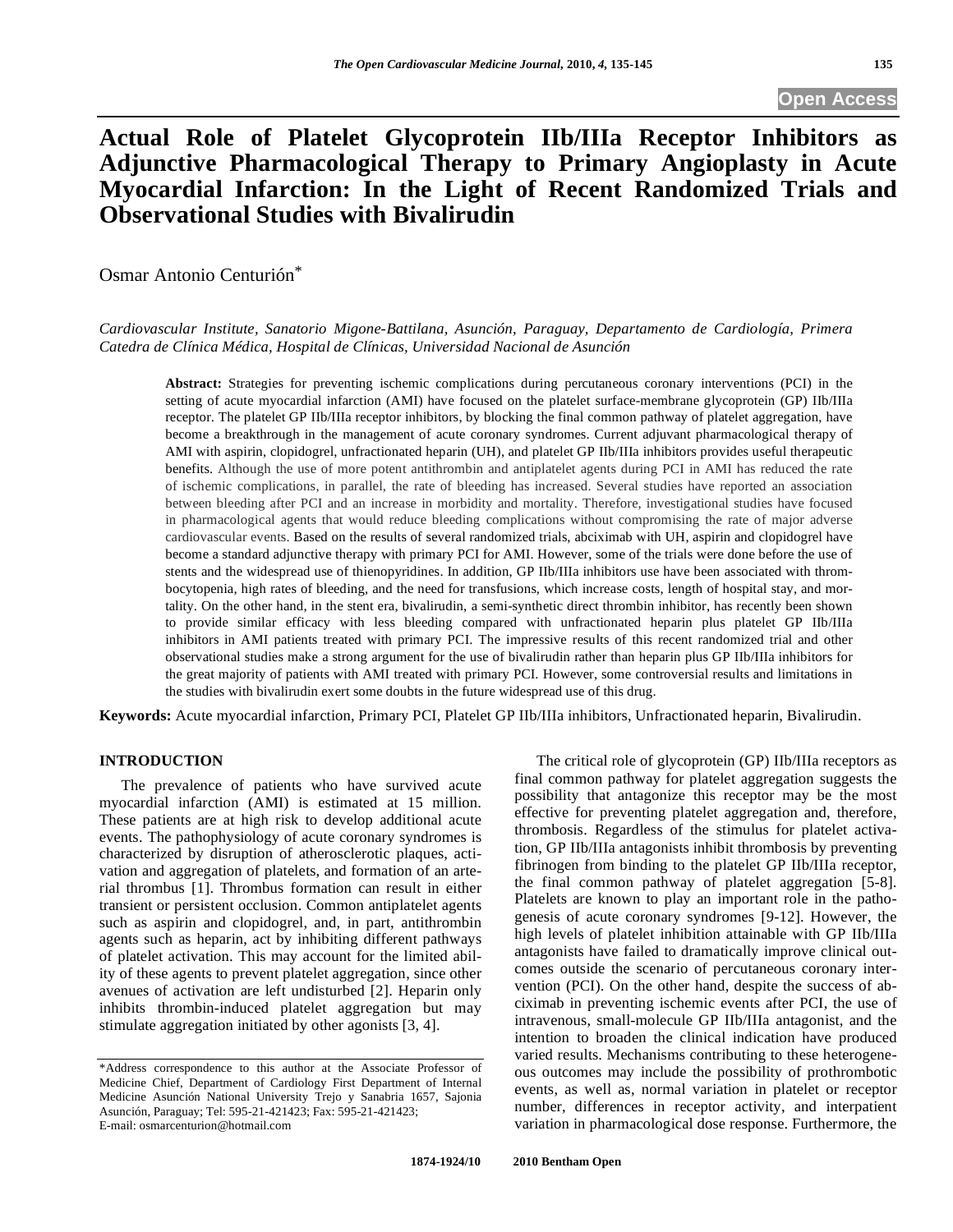intention to broaden the clinical benefits obtained with endovenous GP IIbIIIa inhibitors to oral GP IIbIIIa inhibitors as adjuvant therapy of PCI failed to reach clinical relevance; therefore, they were abandoned from this therapeutic scenario.

 Based on the results of several randomized trials, abciximab with unfractionated heparin (UH) has become a standard adjunctive therapy with primary PCI for AMI, and GP IIb/IIIa inhibitors are used in the great majority of patients treated with primary PCI [13]. However, some of the trials were done before the use of stents and the widespread use of thienopyridines. In addition, GP IIb/IIIa inhibitors use have been associated with thrombocytopenia, high rates of bleeding, and the need for transfusions, which increase costs, length of hospital stay and mortality. On the other hand, in the stent era, bivalirudin, a semi-synthetic direct thrombin inhibitor, has recently been shown to provide similar efficacy with less bleeding compared with UH plus platelet GP IIb/IIIa inhibitors in elective PCI, in PCI for non-ST elevation acute coronary syndromes, and in AMI treated with primary PCI [9–13]. The results of these recent randomized trials and other observational studies make a strong argument for the use of bivalirudin rather than UH plus GP IIb/IIIa inhibitors for the great majority of patients with AMI treated with primary PCI. However, some controversial results and limitations in the studies with bivalirudin exert some doubts in the future widespread use of this drug. Therefore, this review will emphasize the actual role of these platelet GP IIb/IIIa inhibitor agents in the stent and thienopyridine era, in the light of recent randomized trials and observational studies with bivalirudin in the adjunctive therapy of AMI in the setting of primary PCI.

#### **ROLE OF PLATELETS IN AMI**

 Thrombosis is often regarded as the pathologic extension of the normal haemostatic process. Under normal physiologic conditions, platelets are essencially inert; their adhesion to the subendothelial matrix is prevented by an intact vascular wall. The chief function of platelets is to coordinate with vascular endothelium and soluble plasma factors in the haemostatic process [6]. In response to vessel trauma, platelets spontaneously adhere to newly exposed adhesive proteins forming a protective monolayer of cells. These platelets are activated very rapidly by agonists such as thrombin, collagen, adenosine diphosphate, and thromboxane A2, causing morphologic changes and release of materials from stored vesicles. The constituents of the granules are involved mainly in the further activation of more platelets and the propagation of the haemostatic process [14-17].

 Plaque rupture occurs when the fibrous cap of the plaque is disrupted by physical stresses and either tears or is removed completely. When the endothelial intima is interrumpted, substances such as collagen, von Willebrand factor, fibronectin or vitronectin are exposed to circulating platelets and plasma coagulation factors [16, 17]. This process of platelet adhesion forms a monolayer of cells over the endothelial lesion and specific agonists induce platelet vesicle secretion and aggregation. The final common pathway of all agonist-receptor interactions is the activation of a specific receptor responsible for platelet aggregation. This receptor, the GP IIb/IIIa is active only after the platelet has been

stimulated and consequently after its intracellular calcium concentration has increased. The GP IIbIIIa is found only on cells of megakaryocytic origin and has a high affinity for the tripeptide sequence arginine-glycine-aspartic acid (RGD), which is found in fibrinogen, von Willebrand factor, fibronectin and vitronectin [14, 15]. Primarily because of its high concentration in the plasma, fibrinogen is the primary polypeptide involved in platelet aggregation. Because fibrinogen is a divalent dimer, it is able to link adjacent platelets. The presence of atherosclerotic vascular disease highly correlates with the development of platelet thrombi. Once formed, the thrombus may partially or totally occlude a vessel, resulting in alteration of blood flow and tissue ischemia or necrosis. The atherosclerotic process involves the primary progression of growth of multifocal intimal lesions from fatty streaks to fibrous plaque. Lipid-filled foam cells invade the smooth muscle-collagen cap consequently reducing its strength. Advanced plaques may also contain a sizable pool of extracellular cholesterol within the plaque's core. These weak, yellow plaques with high lipid content are particularly inclined to rupture. The damage to the endothelium also disrupts production of endogenous vasodilators and antiplatelet agents such as, nitric oxide and prostacyclin [1, 4].

 After disruption of a thin cap of a plaque, some plaques may heal from the fissure, whereas, in others mural thrombi may develop and project into the artery lumen. These thrombi have a high platelet component, which causes the clot to appear white on coronary angioscopic examination. The intraluminal plaques may transiently reduce coronary flow leading to the ischemic condition of the acute coronary syndrome, or they may break up into microemboli, causing focal areas of necrosis and possible arrhythmias [2, 3]. If the intraluminal clot grows rapidly, it may not allow time for the development of collateral flow, predisposing the patient to an AMI. In patients who survive an episode of occlusive thrombus, a natural fibrinolytic reaction normally ensues. Plasminogen is converted to plasmin, which breaks down the fibrinogen and fibrin components of the thrombus restoring distal flow [6-8]. However, usually a high grade lumen stenosis remains, which sets the background for further events. In addition, fibrin debris that remains may contribute to further stenosis or possible total occlusion.

 Therefore, it is very important to consider the role of platelets in AMI in order to prevent activation and further aggregation of platelets. The efficacy of acetylsalicylic acid (aspirin), as an antiplatelet agent has been thoroughly investigated, and even today it remains the most widely used and cost-efficient drug in the prevention of platelet aggregation. Ticlopidine, clopidogrel, and prasugrel, potent drugs with demonstrated antithrombotic properties in the prevention of ischemic diseases, have a much higher cost which precludes their widespread general use. Limitations in the use of these drugs have provided the impulse for the search for better antiplatelet drugs. Common antiplatelet agents act by inhibiting different pathways of platelet activation. This may account for the limited ability of these agents to prevent platelet aggregation, since other avenues of activation are left undisturbed. In theory, a drug able to inhibit all of the agonists of platelet activation would necessarily be more effective than the ones that produce only a partial blockade.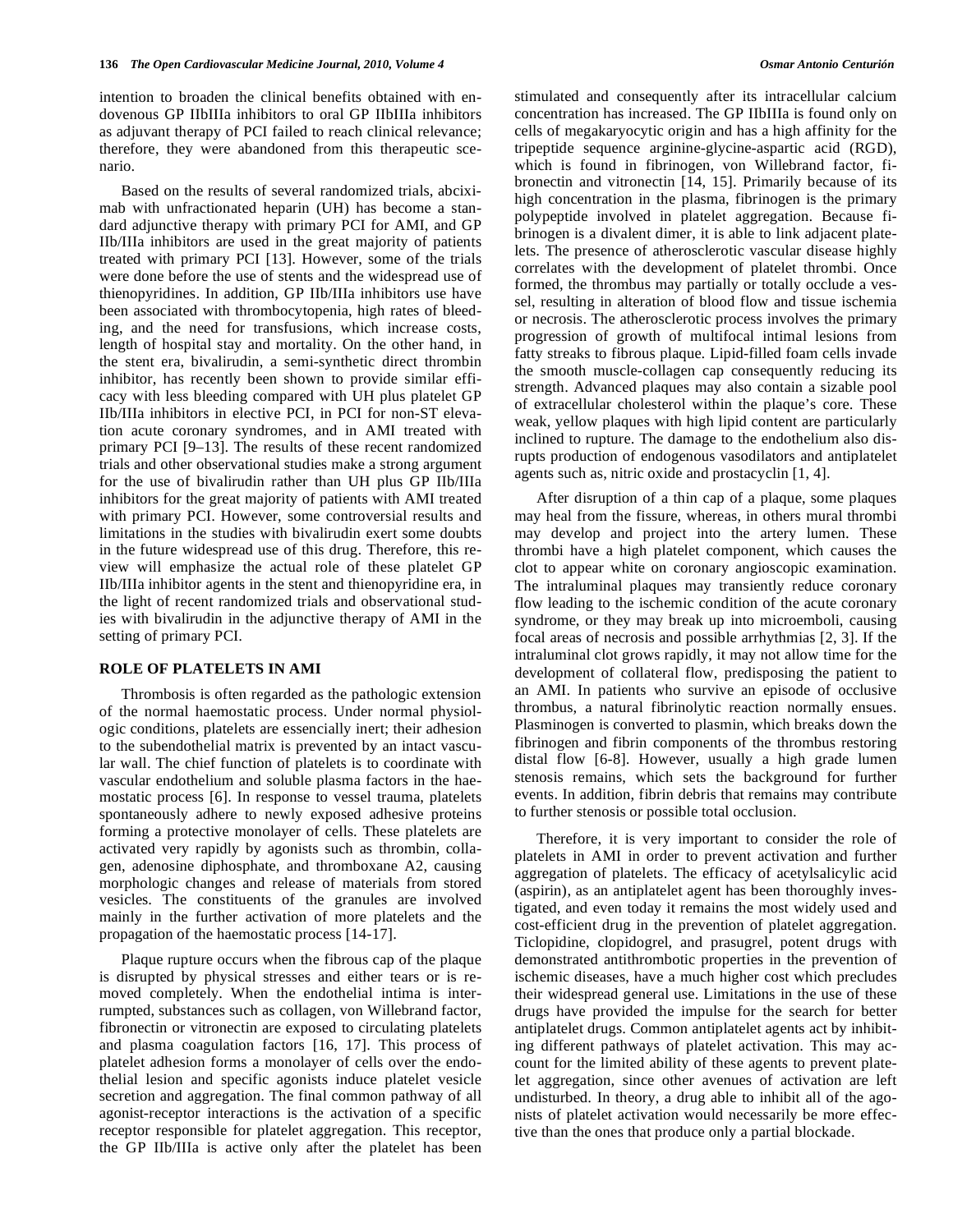## **PLATELET GP IIB/IIIA RECEPTOR ANTAGONISTS IN AMI**

 Platelet aggregation is mediated by the GP IIb/IIIa receptor, a member of the integrin family of membrane-bound adhesion molecules. Integrins are defined as subunit receptors composed of an alfa-subunit (GP IIb) and a beta-subunit (GP IIIa) capable of mediated adhesive interactions between cells matrix. It is the chief receptor responsible for platelet aggregation by its ability to bind soluble fibrinogen, which forms bridges between platelets leading ultimately to thrombus formation. Platelet GP IIb/IIIa receptor is distributed widely on platelet surfaces. There are an estimated 40,000 to 80,000 GP IIb/IIIa receptors per platelet, making it the most numerous receptors on the platelet membrane surface [18- 20]. However, this receptor remains unable to bind fibrinogen unless the platelet is first stimulated by agonists and undergoes a conformational change [20].

 The platelet GP IIb/IIIa receptor is the first integrin to be identified and has served as a model for characterization of other integrins. It is a heterodimer of 2 subunits. The 2 subunits of GP IIb/IIIa are encoded by separate gens on the long arm of chromosome-17. Although each subunit is synthesized separately, the receptor heterodimer must be assembled within the megakaryocyte for either subunit to be expressed [20]. It has been demonstrated by electron microscopy that the receptor is composed of a globular head and 2 flexible tails that are imbebbed in the platelet membrane [21- 23]. The GP IIb/IIIa domains responsible for binding adhesive proteins have been identified and in general are characterized by their ability to recognize the peptide sequence RGD. The RGD recognition sequence was originally described for fibronectin but is now known to be present in fibrinogen, von Willebrand factor, vitronectin and thrombospondin [24]. If 2 activated platelets with functional GP IIb/IIIa receptors each bind the same fibrinogen molecule, a fibrinogen bridge is created between platelets. A thrombus forms when this process of aggregation is repeated thousands of times. Since GP IIb/IIIa receptor is unique to platelets and is the final common pathway for platelet aggregation by all agonists, these factors make these receptors a favorable target for therapeutic pharmacologic blockade [21-23].

#### **ABCIXIMAB (Murine Monoclonal Antibodies 7E3)**

 In 1985, Coller produced a mouse monoclonal antibody against the GP IIb/IIIa integrin receptor [23]. The Coller antibody, termed abciximab or 7E3, has a molecular weight of 47.6 kD and exhibits both a high-affinity and absolute specificity for the GP IIb/IIIa receptor, 2 properties that make 7E3 an attractive agent for the blocking adhesive proteins [24-27]. Abciximab shows a high binding affinity for the GP IIb/IIIa receptor in either the active or inactive state with additional activity against the vitronectin receptor and possibly MAC-1 [28, 29]. The vitronectin receptor plays a role in cell adhesion, migration and proliferation. The vitronectin receptor blockade can prevent smooth muscle cell hyperplasia, and MAC-1 inhibition can prevent stimulated monocyte-induced smooth muscle cell apoptosis. Abciximab has almost no renal excretion, but is cleared rapidly from the plasma. However, it is detectable bound to circulating platelets for at least 21 days [30, 31].

#### **SMALL-MOLECULE AGENTS**

 Eptifibatide is a cyclic heptapeptide based upon the Lys-Gly-Asp (KGD) amino acid sequence. It has a molecular weight of 0.832 kD and 50% renal excretion [32]. Tirofiban is tyrosine-derivative nonpeptide mimetic with molecular weight of 0.495 kD and 40-70% renal excretion [33]. Lamifiban is also nonpeptide mimetic with a molecular weight of 0.468 kD and 90% renal excretion [34]. Compared with abciximab, these small-molecule agents demonstrate exclusive specificity for GP IIb/IIIa receptor, have less binding affinity, shorter duration of biological effect beyond the administration period and predominantly undergo renal excretion.

 Differences in pharmacology have been identified between the agents. Abciximab is derived from the monoclonal antibody 7E3, while the small molecule antagonists are modeled on the alpha-chain (RGD) and the gamma-chain (KQADV) aminoacid recognition sequences in fibrinogen. The inhibition of fibrinogen binding to GP IIb/IIIa receptors is competitive for the small molecule antagonists and noncompetitive with abciximab due to its high affinity and slow dissociation rate. Recent findings have made it clear that the different agents interact with separate regions corresponding to, or located close to, the fibrinogen-binding sites on platelet GP IIb/IIIa receptor. Interaction with different sites may explain their differential ability to inhibit plateletmediated thrombin generation; abciximab is the most potent, tirofiban intermediate and eptifibatide is the weakest [31-33]. In addition to differences in their interaction sites on the GP IIb/IIIa receptor, the small molecules and abciximab differ in their binding specificity. Tirofiban and eptifibatide are highly specific for GP IIb/IIIa, abciximab is less so. Recently, a prospective, randomized trial comparing the platelet effects of abciximab, tirofiban and eptifibatide, demonstrated similar levels of inhibition of platelet aggregation, similar reduction in the platelet-monocyte interaction and similar mean alpha-degranulation, as a measure of antagonist-induced platelet activation [35]. Although, all of these agents reduce ischemic risk to a different level [34, 35], there does seem to be heterogeneity among the drugs with regard to the magnitude and durability of treatment effect, at least in the setting of PCI. Apparent variability among agents in efficacy may be due to pharmacodynamics of receptor binding, with the slow dissociation of abciximab contrasting with the rapid reversibility of other agents. Additionally, the nonspecific blockade by abciximab of both the IIb/IIIa receptor and the vitronectin receptor may theoretically provide an advantage over the specific agents. The suppression of platelet-mediated thrombin generation with dual receptor inhibition is more complete in comparison with inhibition of either receptor alone.

 Platelet GP IIb/IIIa antagonist are potent platelet inhibitors, and thus their efficacy is greatest in conditions associated with acute platelet-mediated thrombosis, specifically AMI. Attemps to expand the therapeutic indication of GP IIb/IIIa antagonists to other conditions associated with platelet-mediated thrombosis outside PCI have been less fruitful than expected [31-33].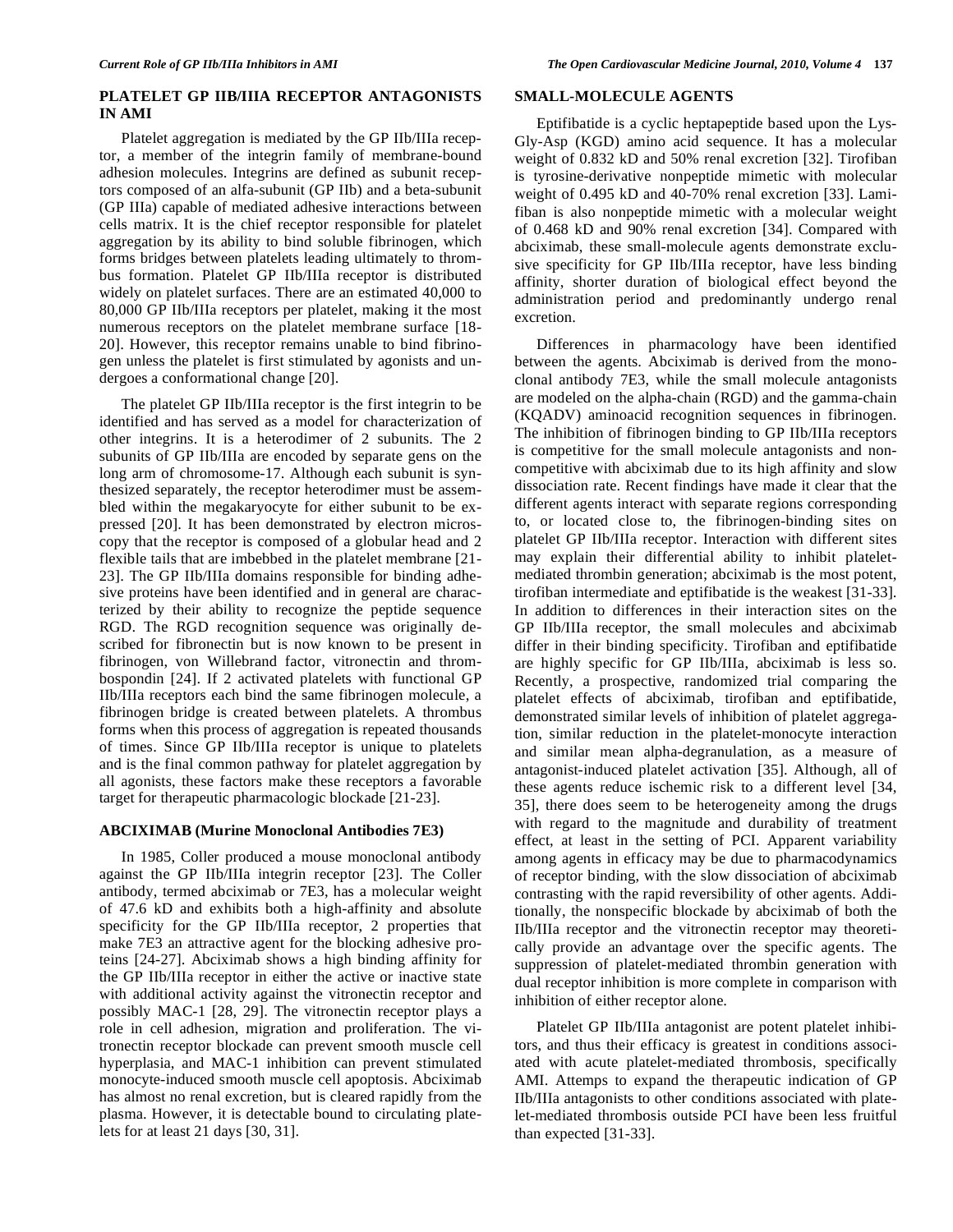#### **PLATELET GP IIB/IIIA ANTAGONIST USE IN THE SETTING OF PRIMARY PCI DURING AMI**

 In the 1990s, platelet GP IIb/IIIa inhibitors were introduced as adjunctive therapy for elective PCI and were soon shown to be effective with primary PCI in the setting of AMI. The greatest magnitude of clinical benefit with these GP IIb/IIIa receptor antagonist agents is achieved in patients undergoing primary PCI, wherein the timing of plaque injury and the role of acute platelet aggregation are precisely defined. Two large randomized international trials demonstrated the unquestionable superiority of stents over balloon angioplasty, mainly because of significantly less incidence of restenosis and reduced need for repeat revascularization [36, 37]. However, stenting activates expression of the GP IIb/IIIa receptor on the platelet surface and predisposes to coronary thrombus, which is partly reflected by the clinical syndrome known as subacute thrombosis [38]. The use of a metal prosthetic device during the procedure may also lead to mural thrombus inside the stent, embolize atherosclerotic material or fragmented thrombus, and predispose to deeper arterial wall trauma and platelet activation because of high pressure inflation. These pathophysiological triggers may be more adequately and effectively controled with the association of platelet GP IIb/IIIa receptor antagonists to stenting. The platelet GP IIb/IIIa receptor antagonists have shown that they can, not only, maintain patency of the recanalized vessel, but also avoid emboli of platelet aggregates to the distal arterial circulation [39]. The addition of platelet GP IIb/IIIa receptor inhibition therapy to PCI resulted in several beneficial effects (Table **1**). In an experimental study of stenting and abciximab, it was demonstrated that abciximab treatment reduced platelet thrombus formation area by 89%, but did not prevent the deposition of a discontinuous monolayer of platelet, demonstrating that abciximab blocks platelet to platelet interactions, but not platelet adhesion [40]. The authors of this experimental study proposed that stent insertion leads to a reduction in blood flow inmediately adjacent to the wall, which favors thrombin generation and the development of a fibrin network that can trap the nearby layer of stagnant blood. The most plausible explanation for abciximab's effect is that it decreases platelet thrombus formation at the sites where the stent struts contact the vessel wall and thus decreases thrombin generation and fibrin formation. There was also a significant smaller platelet thrombus at the site of stent insertion which explains the protective effect of abciximab on the microcirculation [40]. A study designed to assess endothelium-dependent vasomotion after coronary stenting plus abciximab demonstrated that abciximab preserves the coronary blood flow response to acetylcholine after coronary stenting [41]. Acetylcholine-mediated increase in coronary blood flow was impaired after stenting, however when it was associated to abciximab there was a significantly superior response than in the stent alone group [41]. The preservation of microvascular endothelial function may help explain the beneficial clinical effects of GP IIb/IIIa recetor antagonists in patients undergoing primary PCI [41].

 The role of periprocedural GP IIb/IIIa inhibition in the setting of primary PCI during AMI was established by several randomized, placebo-controlled trials enrolling near 4,000 patients [42-46]. Prompt restoration of both epicardial blood flow and myocardial microcirculation are the goals of reperfusion strategies in AMI. As adjunctive therapy for primary PCI, the primary objective of the randomized trials with intravenous GP IIb/IIIa inhibitors was to reduce a 30 day ischemic composite end point (death, MI, urgent revascularization) (Table **2**). The most compelling support for platelet GP IIb/IIIa inhibition therapy comes from the abciximab trials. They have demonstrated a clinically important reduction in early ischemic events, sustained beneficial effects at long-term follow-up, and benefits that extends similarly to all interventional devices, lesion complexities and patient acuities. Specifically, there have been 5 large randomized placebo controlled trials evaluating abciximab with UH as adjunctive therapy with primary PCI for AMI [42-46]. All 5 trials have shown improved efficacy with abciximab with a reduction in major adverse cardiac events driven primarily by a reduction in urgent target vessel revascularization (Table **2**). A meta-analysis of these 5 trials (RAPPORT, ISAR II, ADMIRAL, CADILLAC and ACE) plus 3 smaller trials by De Luca *et al*. [47] with a total of 3,949 patients treated with primary PCI found that abciximab reduced 30-day and 6 to 12-month mortality (2.4% vs 3.4%, OR 0.68 [0.47–0.99], P=0.047 and 4.4% vs 6.2%, OR 0.69 [0.52–0.92], P=0.01) and reduced 30 day reinfarction rates (1.0% vs 1.9%, OR 0.56 [0.22–0.94], P=0.03) with no difference in bleeding  $(4.7\% \text{ vs } 4.1\%, \text{ P=0.36})$  [47]. Another meta-analysis of only 3 of these randomized trials (ISAR II, ADMIRAL, CADILLAC) on stent placement in AMI with either adjunctive abciximab or placebo was described [48]. Adjunctive use of abciximab in stent treated patients resulted in an event rate of 12% vs 16.6% without abciximab (OR 0.70; 95% CI 0.54-0.92, p<0.001). Thus, abciximab prevented 44 major events per 1000 patients treated. It was concluded that optimal mechanical reperfusion in AMI is provided by stent placement and GP IIb/IIIa inhibitors use, with a 30% odd reduction in the composite end point. Results from a substudy of the ADMIRAL trial have demonstrated that even in very high risk patients in cardiogenic shock there is a beneficial effect. Death was reduced by 57% with abciximab compared with patients with placebo (9.1% vs 21.4%, NS) [49]. Considering that there were only 25 patients with shock, very small sample size, these results must be interpreted cautiously. Therefore, these results would need further confirmation in a specific trial. Two recent observational, non-randomized studies have shown that treatment with platelet GP IIb/IIIa inhibitor abciximab during angioplasty resulted in improved outcome of patients with shock complicating AMI [50, 51]. Similar results were obtained with eptifibatide in this subgroup of high risk patients. Although, only 25% of the the shock-patients underwent PCI, a retrospective sub-study of the PURSUIT trial has shown that patients treated with eptifibatide seemed to have reduced adjusted odds of 30-day death from shock (OR=0.51, 95% CI 0.28-0.94; p=0.03), suggesting a possible salutary effect of platelet GP II/b/IIIa blockade during shock [52]. Since this finding is derived from a post hoc analysis it should also be verified in specifically designed studies.

 Based on these data, abciximab with UH has become a standard adjunctive therapy with primary PCI for AMI and GP IIb/IIIa inhibitors are used in the great majority of patients treated with primary PCI. However, some of the trials were done before the use of stents and the widespread use of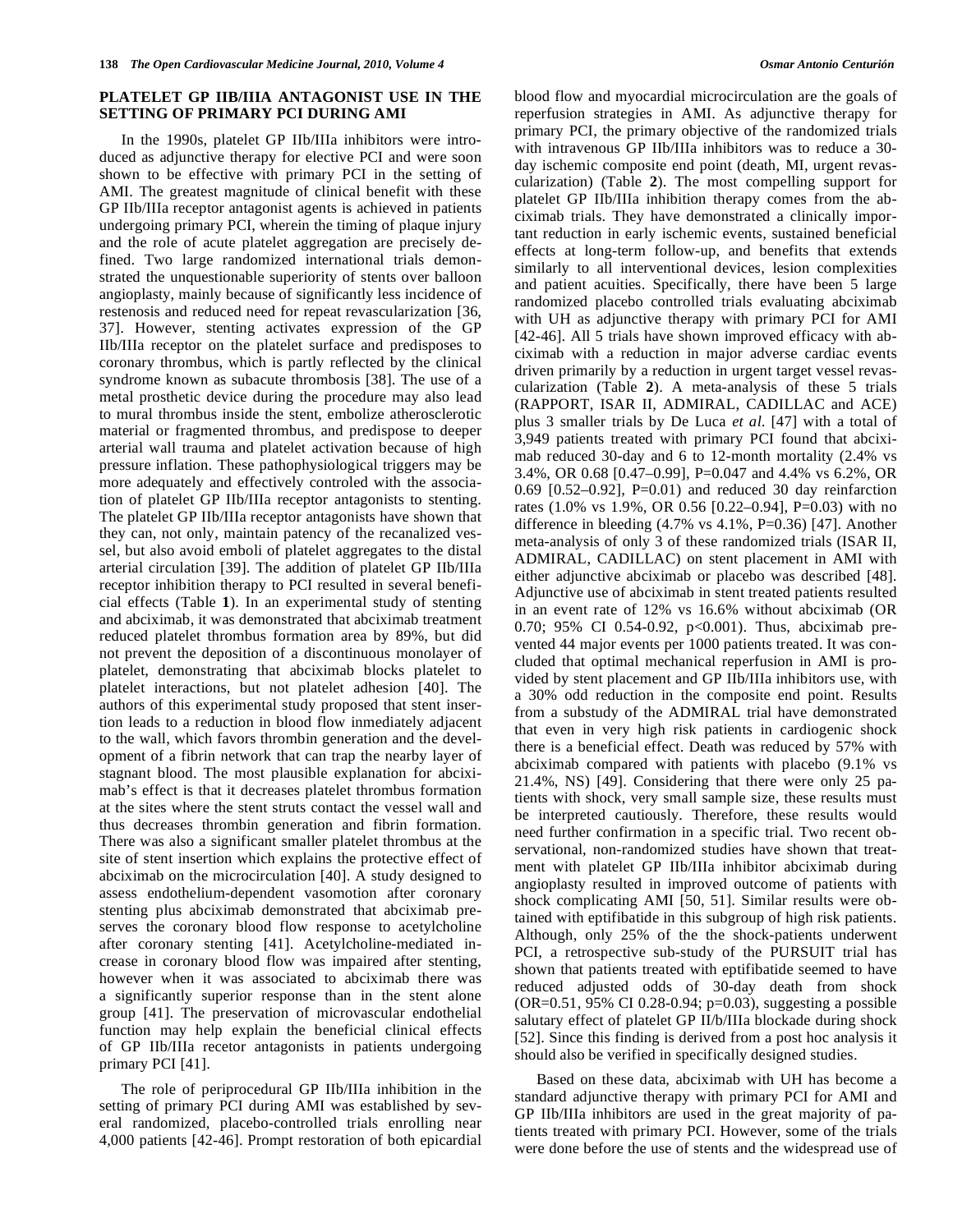thienopyridines. For example, the largest trial, CADILLAC [45], which had a 2x2 randomization to abciximab vs placebo and stenting vs balloon angioplasty, found that the reduction in the 30-day major adverse cardiovascular events rate with abciximab was more pronounced in patients assigned to the balloon angioplasty group (4.3% vs 8.1%, RR 47%,  $p=0.01$ ) than in those assigned to stenting  $(4.2\%$  vs 5.3%, RR 21%, NS). Therefore, these findings highlight the beneficial effects of platelet GP IIb/IIIa receptor blockade in AMI patients undergoing primary balloon angioplasty, probably due to the less internal luminal diameter achieved with this procedure compared with stenting. Therefore, this trial found that abciximab reduced the major cardiovascular events in patients treated with ballon angioplasty but not in patients treated with stenting, although it did reduce the frequency of stent thrombosis [45]. Consequently, there has not been universal agreement about the importance of abciximab with primary PCI in the era of clopidogrel and stenting. The 2004 ACC/AHA Guidelines for AMI treatment states that the use of abciximab with primary PCI for AMI is reasonable (Class IIa indication) [53]. This has not been changed in the recent 2007 guidelines update [54].

**Table 1. Beneficial Effects with the Addition of Platelet GP IIb/IIIa Receptor Inhibitor Therapy to Primary PCI** 

| 1              | Inhibition of platelet aggregation                         |  |
|----------------|------------------------------------------------------------|--|
| 2              | Reduced platelet-mediated thrombin generation              |  |
| 3              | Reduced platelet released vasoactive agents                |  |
| $\overline{4}$ | Reduced platelet-mediated clot retraction                  |  |
| 5              | Reduced intimal hyperplasia in response to vascular injury |  |
| 6              | Short- and long-term reduction in ischemic complications   |  |
| 7              | Improved microcirculatory function                         |  |
| 8              | Recovery of myocardial function                            |  |
| 9              | Reduced long-term mortality                                |  |

#### **COMPARISON OF GP IIB/IIIA RECEPTOR ANTAGONISTS WITH BIVALIRUDIN IN AMI: IS IT THE END OF AN ERA?**

 A combination of antithrombotic and antiplatelet therapies with UH, aspirin, thienopyridine, and GP IIb/IIIa receptor inhibitors has been used to reduce the incidence of ischemic complications during primary PCI in AMI. As Gibson stated, there is a growing body of AMI literature supporting a "union in reperfusion": the use of pharmacologic agents to quickly open both the artery and the microvasculature and the use of adjunctive interventions to further improve flow and keep arteries open [55]. There are several factors to consider in the safety profile of the platelet GP IIb/IIIa receptor inhibitors. Platelet inhibition of >80% is required for maximum efficacy [56]. Failure to achieve these high levels of inhibition is associated with lack of protection from acute events. Moderate levels of platelet inhibition not only lack efficacy but are associated with a paradoxical increase in ischemic complications due to the unmasking antagonist-induced prothrombotic and proinflammatory effects

[56-59]. During an abciximab infusion, more than 25% of patients are less than 80% inhibited increasing the possibility of thrombotic, counterregulatory events. The reduction of bleeding complications in the PCI plus GP IIb/IIIa antagonists trials demonstrates that reduction of concomitant heparin doses, as well as early vascular sheath removal ameliorate excess hemorrhagic risk in this setting. For patients who develop refractory or life-threatening bleeding, the antiplatelet effect of abciximab may be reversed by discontinuation of drug infusion and by platelet transfusion after the 10 to 30 min required for clearence of circulating drug. Platelet transfusions should rarely be necessary with rapidly reversible agents such as eptifibatide and tirofiban, and in fact, might not be expected to be effective during the 2 h required for elimination of these agents from the circulating plasma phase [60]. Thrombocytopenia occurs infrequently with GP IIb/IIIa inhibition but may be precipitous and profound (platelet count of  $\langle 50,000 \rangle$  mm<sup>3</sup>) [60]. Therefore, platelet count should be measured early (within the first 2 to 4 h) after administering these agents and followed for the duration of therapy. Pseudothrombocytopenia is the cause of more than one third (36%) of low platelet counts in patients undergoing PCI who are treated with abciximab. Pseudothrombocytopenia is a benign laboratory condition that does not increase the risk of bleeding, stroke, transfusion requierements or the need for repeat revascularization. Besides, it does not require specific therapy. Therefore, it is important to recognize this condition so that the beneficial effects of abciximab are not lost by premature termination of therapy [60]. In this regard, it is important to note that due to its murine origin, abciximab elicits an immune response in the form of IgG antibody production, termed the human antichimeric antibody (HACA), in 7% of patients within the first month after initiation of therapy. This does not occur with the small molecule antagonists. Abciximab readministration in this situation is safe and does not result in an allergic response or any increase in adverse events, although, increased levels of thrombocytopenia are seen. The presence or absence of a positive HACA titer was not predictive of a lack of clinical effectiveness, development of thrombocytopenia, or other sequelae in patients undergoing readministration [60]. Thus, overall side effects are similar with the different agents and usually not a major clinical problem.

 Although the use of more potent antithrombin and antiplatelet agents during PCI has reduced the rate of peri and post-procedural ischemic complications, in parallel, the rate of bleedings has increased [61]. Of importance, numerous studies have reported an association between bleeding after PCI and an increase in short- and long-term morbidity and mortality [61-63]. Bivalirudin, a direct thrombin inhibitor, was developed as an antithrombin agent for patients undergoing PCI with the hypothesis that it would reduce bleeding complications without compromising the rate of ischemic events compared with UH plus GP IIb/IIIa inhibitors. Consistently, trials performed in various clinical settings, from stable angina to acute coronary syndrome, have demonstrated that the strategy of bivalirudin with provisional GP IIb/IIIa inhibitors was superior when compared with UH with systematic GP IIb/IIIa inhibitors in regard to reduction in bleeding complications without any increase in the rate of ischemic events [10-12]. The recent Harmonizing Outcomes with RevascularIZatiON and stents in ST Elevation Myocar-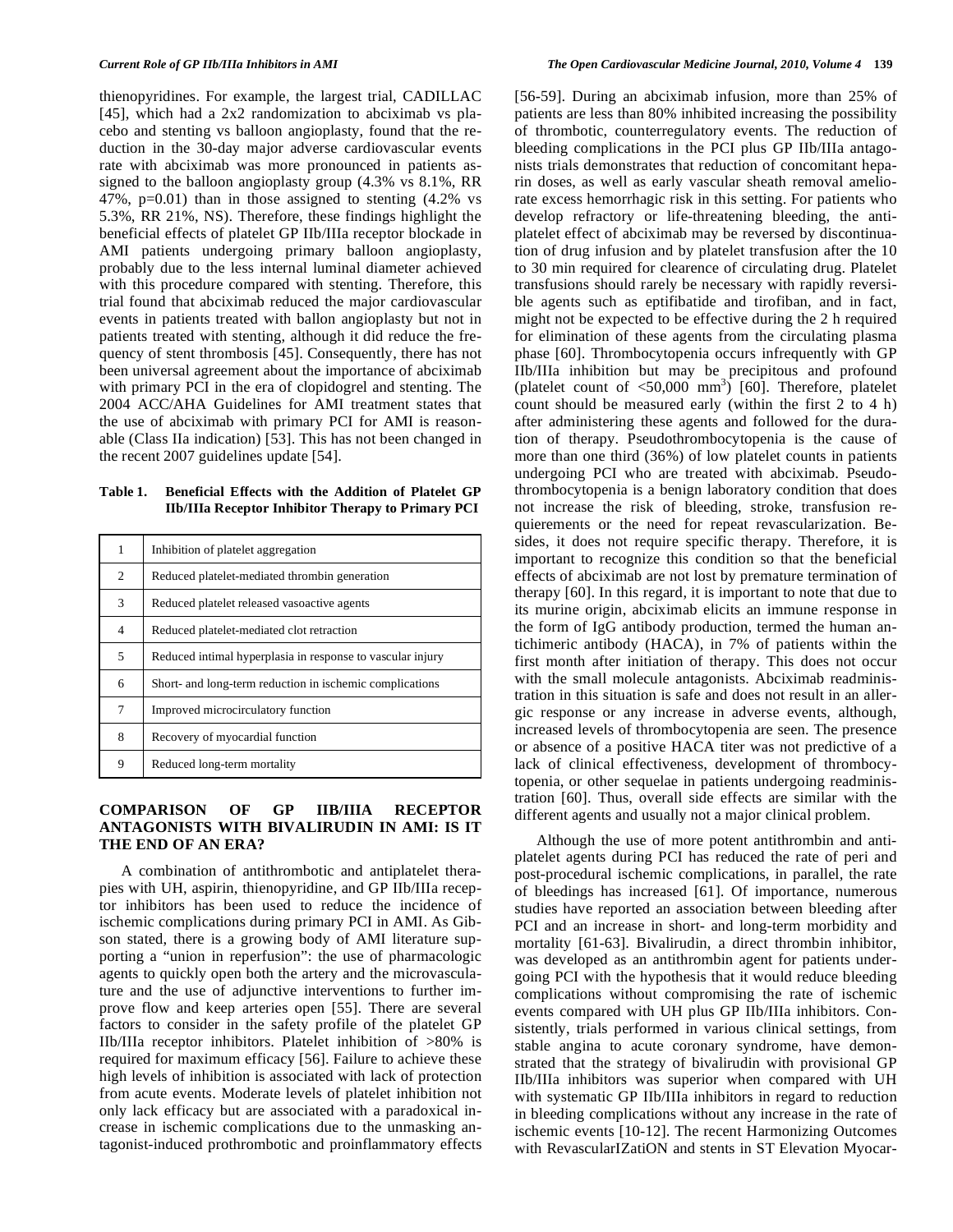|                      | Abciximab   | <b>Placebo</b> | $\mathbf P$ |
|----------------------|-------------|----------------|-------------|
| <b>RAPPORT</b> (42)  | $(n=241)$   | $(n=242)$      |             |
| Urgent TVR           | 1.7%        | 6.6%           | p<0.006     |
| Composite            | 5.8%        | 11.2%          | p<0.03      |
| <b>ADMIRAL</b> (43)  | $(n=149)$   | $(n=151)$      |             |
| <b>Urgent TVR</b>    | 1.3%        | 6.6%           | p<0.02      |
| Composite            | 6.0%        | 14.6%          | p<0.01      |
| <b>ISAR-2</b> $(44)$ | $(n=201)$   | $(n=200)$      |             |
| Composite            | 5.0%        | 10.5%          | p<0.04      |
| <b>CADILLAC</b> (45) | $(n=1,052)$ | $(n=1,030)$    |             |
| <b>Urgent TVR</b>    | 2.5%        | 4.4%           | p<0.02      |
| Composite            | 4.6%        | 7.0%           | p<0.01      |
| ACE(46)              | $(n=200)$   | $(n=200)$      |             |
| Reinfarction         | 0.5%        | 4.5%           | p<0.01      |
| Composite            | 4.5%        | 10.5%          | p<0.02      |

**Table 2. Randomized Trials Comparing 30-Day Outcomes with Abciximab vs Placebo in Primary PCI for Acute Myocardial Infarction** 

TVR=target vessel revascularization. Death, reinfarction, urgent TVR, stroke, and composite end points were evaluated. Only the statistically significant end points are shown. Patients in the ADMIRAL, ISAR-2, and ACE Trials were treated with primary stenting. Only half of CADILLAC patients were treated with primary stenting.

dial Infarction (HORIZON STEMI) trial expanded these findings to primary PCI in AMI [13].

 Bivalirudin is a semi-synthetic 20 amino-acid polypeptide derived from native hirudin [13]. This compound binds specific for unbound and bound thrombin at a 1:1 ratio. It has potential advantages over UH (Table **3**) [13]. The HO-RIZONS Trial evaluated bivalirudin in AMI patients treated with primary PCI [13]. Bivalirudin, compared with UH plus platelet GP IIb/IIIa inhibitors, resulted in less major bleeding (4.9% vs 8.3%, P<0.001) (Fig. **1A**), and similar rate of major adverse cardiovascular events at 30 days (5.4% vs 5.5%, P=0.95) (Fig. **2A**). The primary endpoint, a composite of major adverse cardiovascular events or major bleeding (net adverse clinical events), was significantly less with bivalirudin (9.2% vs 12.1%, P=0.005) (Fig. **3**). Furthermore, 30 day mortality was significantly less with bivalirudin (2.1% vs 3.1%, P=0.047), and there was less thrombocytopenia  $(0.5\% \text{ vs } 1.1\%, \text{ P=0.02}).$  The frequency of stent thrombosis in the first 24 h after PCI was greater in the bivalirudin group  $(1.3\% \text{ vs } 0.3\%, P < 0.001)$ . However, at 30 days, there were no significant differences between groups (2.5% vs 1.9%, P=0.30). The HORIZONS trial [13] is the first to show a significant reduction in mortality with any adjunctive therapy used with primary PCI in AMI patients. However, this result could have occurred by chance and should be considered with caution, because mortality was not a primary or secondary endpoint. In addition, the study was not powered to detect differences in mortality between both groups. Nevertheless, there are certain factors that could explain this mortality difference. Major bleeding complications in patients with acute coronary syndromes treated with PCI have been shown to be strong predictors of subsequent stent thrombosis, other ischemic events and death [64, 65]. Moreover, major bleeding has been shown to be the strongest predictor of 30-day mortality in PCI-treated patients with acute coronary syndromes, even stronger than periprocedural AMI [64, 65]. Major bleeding can contribute to mortality because of mortality from the bleeding event itself, the need for transfusions, and the need for discontinuation of antiplatelet and anticoagulant therapy which may predispose to stent thrombosis and other ischemic events. Blood transfusions are associated to significantly increased morbidity and mortality, increased infections, and increased hospital stay and costs [66, 67]. Thrombocytopenia is also associated with worse outcomes, and the reduction in thrombocytopenia with bivalirudin may also contribute to lower mortality.

#### **Table 3. Potential Advantages of Bivalirudin Over Unfractionated Heparin**

|   | Bivalirudin has more predictable pharmokinetics |
|---|-------------------------------------------------|
| 2 | It is not inactivated by PF4                    |
| 3 | It does not require any cofactor for activity.  |
| 4 | It is not inhibited by plasma proteins.         |
| 5 | It does not activate platelets.                 |
| 6 | It is not associated with thrombocytopenia.     |

 The results of HORIZONS trial [13] make a strong argument for the use of bivalirudin rather than UH plus GP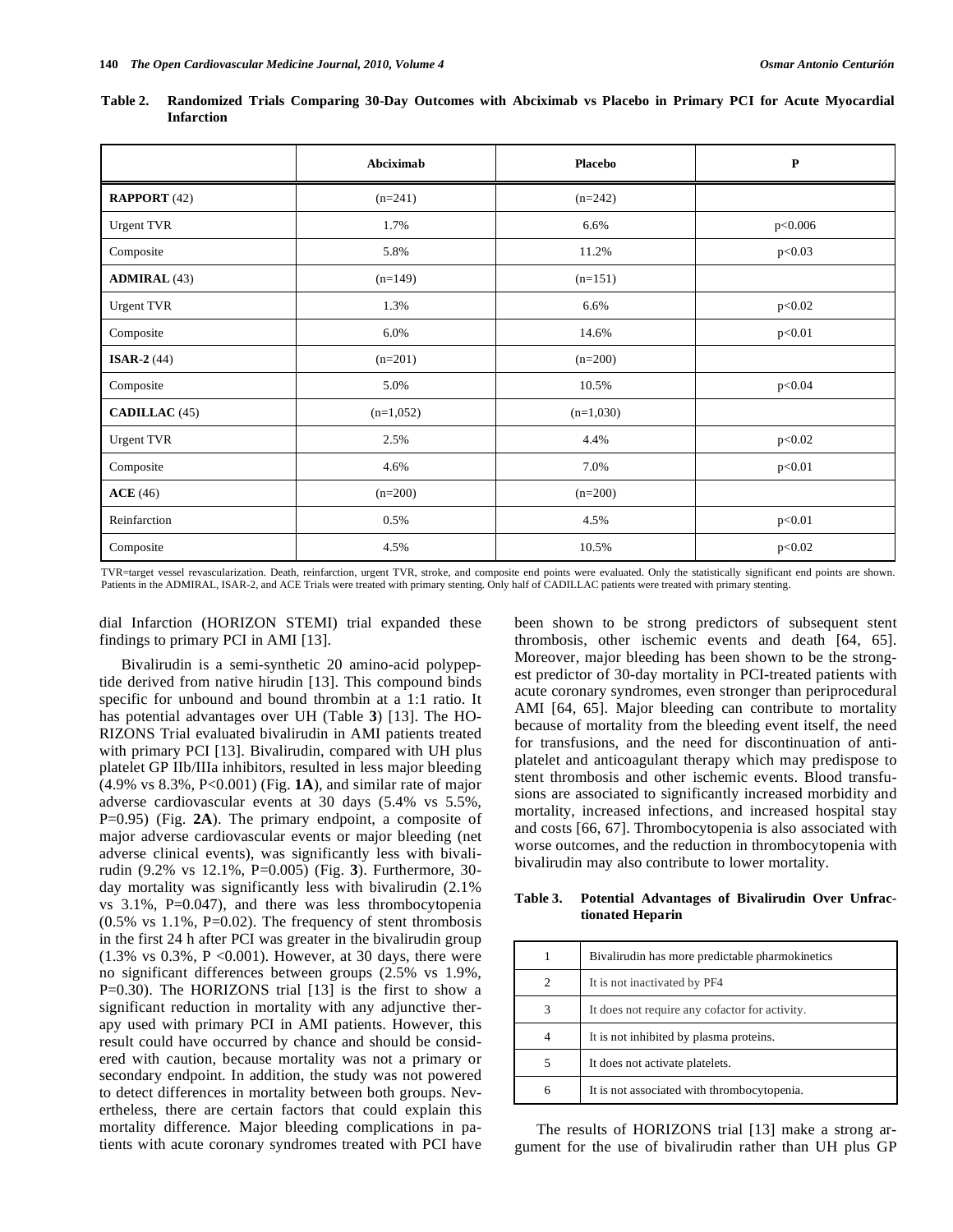

**Fig. (1).** The results of major bleeding in 2 studies with AMI patients treated with primary PCI are shown. The comparison of bivalirudin to heparin plus GP IIb/IIIa inhibitors in the HORIZONS trial (Fig. **1A**), and, to heparin alone in the study of Bonello L *et al* (72), (Fig, **1B**) is depicted. When bivalirudin is compared with heparin, there is only a significant difference in major bleeding in AMI patients undergoing PCI only when GP IIb/IIIa inhibitors are systematically added to unfractionated heparin, but not when bivalirudin is compared to heparin alone without the use of GP IIb/IIIa inhibitors.



**Fig. (2).** The results of major adverse cardiovascular events in 2 studies with AMI patients treated with primary PCI are shown. The comparison of bivalirudin to heparin plus GP IIb/IIIa inhibitors in the HORIZONS trial (**2A**) (13), and, to heparin alone in the study of Bonello L *et al* (**2B**) is depicted. There was no significant difference in major adverse cardiovascular events in AMI patients undergoing PCI when bivalirudin was compared with unfractionated heparin with or without the use of GP IIb/IIIa inhibitors.

IIb/IIIa inhibitors for the great majority of AMI patients treated with primary PCI. Does this mark the end of an "old era" (GP IIb/IIIa inhibitors) and the beginning of a "new era" (bivalirudin)? Probably this is the beginning of a more rationale use of GP IIb/IIIa inhibitors, since certain patients may still benefit by their use. UH plus GP IIb/IIIa inhibitors still have potential advantages in patients with high clinical risk but low bleeding risk. Patients with cardiogenic shock may do better with UH plus GP IIb/IIIa inhibitors rather than bivalirudin alone. Another group of patients who may benefit from GP IIb/IIIa inhibitors are patients with angiographically documented large or giant thrombus, patients with stent thrombosis, and patients who develop refractory no-reflow phenomenon following PCI.

 There are several limitations of the trial [13] design and results that merit careful consideration. First, the limitation of an open-label design requires emphasis, as it creates potential for bias. This study design weakens the conclusiveness of any analysis of end points, such as bleeding and ischemic events. Second, the effect of the administration of another antithrombin agent (UH) in approximately 65% of the patients in the bivalirudin group shortly before PCI warrants consideration. Therefore, bivalirudin was tested as monotherapy in only 615 patients. In this group, major cardiovascular events occurred in 7.2% of the patients, as compared with 5.2% of the patients who received UH plus GP IIb/IIIa inhibitor (relative risk, 1.39; 95% CI, 0.85 to 2.28, P<0.1). The administration of UH before enrollment to the majority of patients in the study mitigates the strength of the results with respect to clinical practice in which bivalirudin might be used as monotherapy. Third, while the study is relatively large, it is underpowered to evaluate infrequent safety endpoints, such as stent thrombosis. Fourth, Abciximab was used in only 52% of patients in the UH plus platelet GP IIb/IIIa inhibitor group while eptifibatide and tirofiban, which have not been extensively evaluated in AMI patients, were used in 46% of patients. Also, the comparison of bivalirudin with provisional use of GP IIb/IIIa inhibitors vs mandatory use of GP IIb/IIIa inhibitors in association with UH in the HORIZONS trial [13] was subject to criticism. In fact,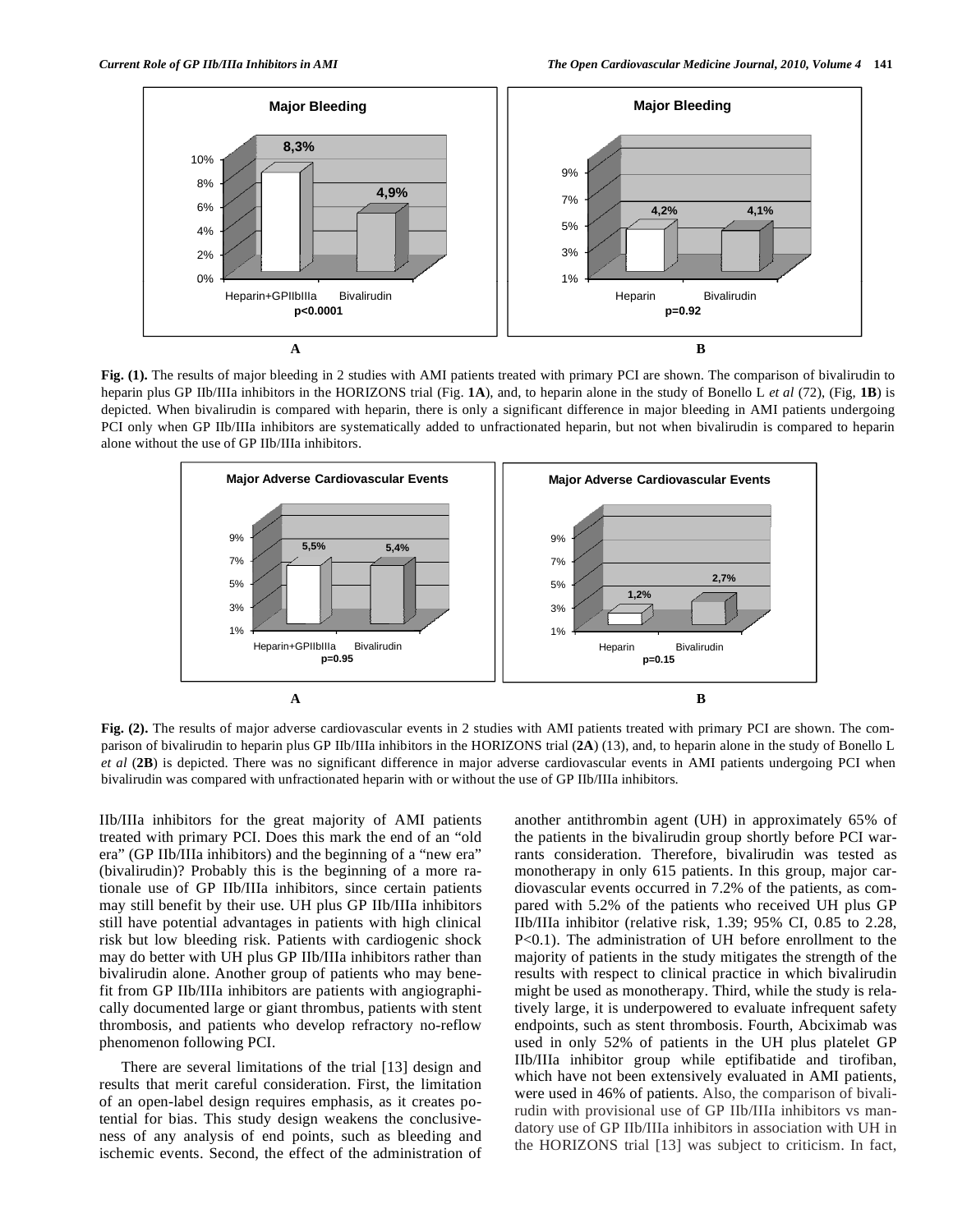studies have shown that GP IIb/IIIa inhibitor use is associated with a reduction in ischemic recurrence at the cost of increased bleeding complications. Of importance is that their benefit is confined to high-risk patients and, therefore, revealed to be useless and even harmful in low-risk populations [48, 68]. Thus, the use of systematic GP IIb/IIIa inhibitors in the UH arm may be questionable. It may be questionable even in AMI patients, especially when, in the real world practice, only 20–58% of patients receive them despite their potential advantages and according to guidelines [69-71, 54]. In addition, the benefit observed with bivalirudin was achieved because of the major bleeding complications with UH plus GP IIb/IIIa inhibitors. Therefore, what would happen if we diminish bleeding complications by eliminating GP IIb/IIIa inhibitors from the equation? There are some studies that compared bivalirudin with UH alone.



**Fig. (3).** The results of net adverse clinical events in the HORI-ZONS trial (13) are shown. In the comparison of bivalirudin with heparin plus GP IIb/IIIa inhibitors, there was a significant difference in the net adverse clinical events in AMI patients undergoing PCI. That is, the statistical significance was obtained only when major bleeding was added to conventional major adverse cardiovascular events.

## **COMPARISON OF UH WITH BIVALIRUDIN IN AMI: THE BEGINNING OF A NEW ERA?**

 There is no randomized trial comparing bivalirudin with UH alone in AMI patients undergoing primary PCI. Therefore, whether or not bivalirudin continues to show similar efficacy and reduced bleeding when compared with UH without GP IIb/IIIa inhibitor infusion in AMI patients treated with primary PCI is an unanswered question by large, randomized trials. However, there are some observational studies in this setting that can be analyzed.

 Bonello L *et al*. [72] evaluated the safety and efficacy of bivalirudin vs UH when used without GP IIb/IIIa inhibitors during primary PCI in AMI patients. The rate of major bleeding was identical in the 2 groups (4.1% vs 4.2%, P=0.92) (Fig. **1B**). Although there was a trend toward less hematoma in the bivalirudin group, it did not reach significance (3.4% vs 6.7%, P=0.09). The rate of major hematoma was identical between the 2 groups as well (0.5% vs 0.6%, P=1). There was no difference in the rates of death (1.1% vs 0.9%, P=1), or major adverse cardiovascular events (2.7% vs 1.2%, P=0.15) (Fig. **2B**) in the bivalirudin and UH groups, respectively. No stent thrombosis occurred during in-hospital stay. Therefore, the results of this study [72] suggest that in primary PCI for AMI, bivalirudin vs UH when used without GP IIb/IIIa inhibitors exhibits similar results in terms of ischemic and bleeding complications. This could be of major interest in patients with high risk of bleedings or low risk of ischemic events, which do not receive GP IIb/IIIa inhibitors during PCI for AMI. A better ischemic outcome in patients with bivalirudin would have been expected due to the lack of GP IIb/IIIa inhibitors in the UH group. However, another study in AMI patients comparing bivalirudin with UH, also reported identical outcomes between the 2 drugs with GP IIb/IIIa inhibitors used only as 'bailout' in both groups [73].

 Bittl JA *et al*. [74] compared bivalirudin with UH in patients undergoing PCI. Although, their results were not obtained from AMI patients, bivalirudin did reduce the incidence of bleeding complications as compared with UH in this trial. However, since it was performed more than 15 years ago, the exclusive use of balloon angioplasty, the lack of treatment with clopidogrel, the high dose of UH administered, and the outdated regimen of bivalirudin make the trial results largely irrelevant to current interventional practice [74]. Nevertheles, Kastrati A *et al*. [75] observed similar results in a contemporary PCI setting. They compared bivalirudin with UH in stable or unstable angina patients who did not have elevated levels of biomarkers, and who were undergoing PCI after having received pretreatment with 600 mg of clopidogrel at least 2 h before the procedure. The main finding was that bivalirudin did not provide a net clinical benefit. It did not significantly reduce the incidence of the quadruple end point (death, myocardial infarction, urgent target-vessel revascularization, or major bleeding) compared with UH at 30 days, although it did significantly reduce the incidence of bleeding. Therefore, in the setting of PCI and in the absence of GP IIb/IIIa inhibitors, bivalirudin did not offer any beneficial effect in the incidence of the composite end points. The benefit observed in the incidence of bleeding in stable or unstable angina patients was not observed in AMI patients. As we can see in Fig. (**1**), when bivalirudin is compared with UH, there is only a significant difference in major bleeding in AMI patients undergoing PCI only when GP IIb/IIIa inhibitors are systematically added to UH (Fig. **1A**), but not when bivalirudin is compared with UH alone without the use of GP IIb/IIIa inhibitors (Fig. **1B**). In addition, we can see in Fig. (**2**), that when bivalirudin was compared with UH plus GP IIb/IIIa inhibitors in the HORIZONS trial [13] (Fig. **2A**), and, with UH alone in the study of Bonello L *et al*. [72] (Fig. **2B**), there was no significant difference in major adverse cardiovascular events in AMI patients undergoing PCI. Moreover, as shown in Fig. (**3**) in the comparison of bivalirudin with UH plus GP IIb/IIIa inhibitors, there was a significant difference in the net adverse clinical events in AMI patients undergoing PCI in the HORIZONS trial only when major bleeding was added to the conventional major adverse cardiovascular events. Therefore, it is major bleeding in the UH plus GP IIb/IIIa inhibitors group which plays a major role in favoring a better outcome and mortality rate in the bivalirudin group. Hence, is it the beginning of a new era with bivalirudin or is it a welcome back to an old friend UH? Although, these questions can only be answered with certainty with large, double blind, randomized trials in AMI patients undergoing PCI, the results of the studies available until now exert some doubts in the future widespread use of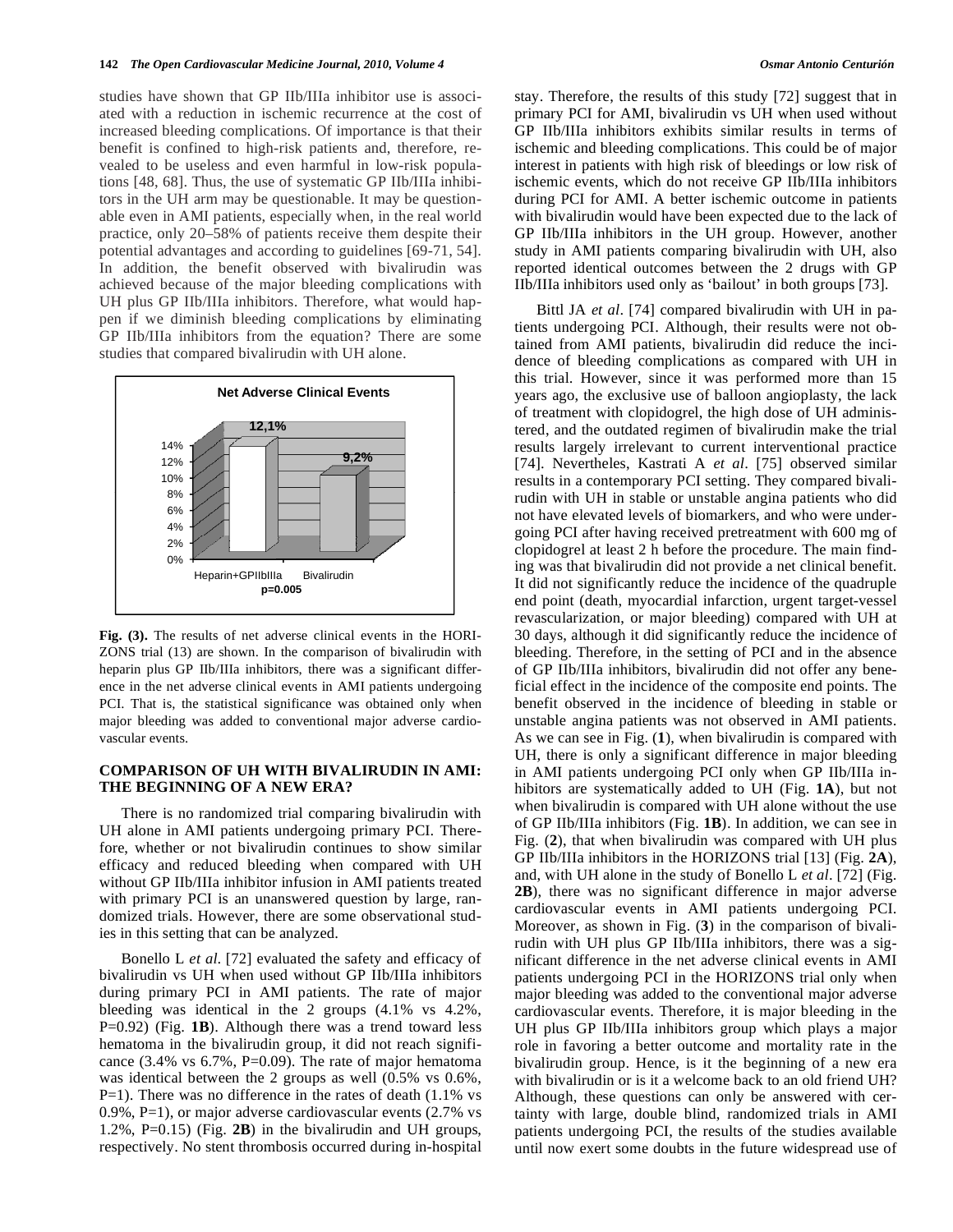bivalirudin. For now, in the real world practice, one would probably choose a well known cheaper drug that has already passed the test of time, UH.

#### **CONCLUSION**

 Intravenous platelet GP IIb/IIIa receptor antagonists represent a significant advance in the practice of interventional cardiology and have proven to be an important, clinically effective adjunct therapy during primary PCI in AMI patients. Adding platelet GP IIb/IIIa receptor inhibition therapy to coronary stenting has demonstrated to have short and long-term reduction in ischemic complications, improved microcirculatory function and recovery of myocardial function. Although their utilization has reduced the rate of periand post-procedural ischemic complications, in parallel, the rate of bleeding has increased. In addition, suboptimal levels of GP IIb/IIIa receptor antagonists are not only nonprotective and prothrombotic, but they also promote inflammation. In the light of recent data, there will be a more rational use of platelet GP IIb/IIIa inhibitors. They still have potential advantages in patients with high clinical risk but low bleeding risk. Patients with cardiogenic shock may do better with UH plus IIb/IIIa inhibitors rather than bivalirudin alone. Another group of patients who may benefit from GP IIb/IIIa inhibitors are those with angiographically documented large or giant thrombus, patients with stent thrombosis, and patients who develop refractory no-reflow phenomenon following PCI.

 Bivalirudin, a direct thrombin inhibitor, was developed as an antithrombin agent for patients undergoing PCI with the hypothesis that it would reduce bleeding complications without compromising the rate of ischemic events compared with UH plus GP IIb/IIIa inhibitors. It was demonstrated that the strategy of bivalirudin with provisional GP IIb/IIIa inhibitors was superior when compared with UH plus systematic GP IIb/IIIa inhibitors in regard to reduction in bleeding complications without any increase in the rate of ischemic events in AMI patients during primary PCI. However, in the setting of PCI and in the absence of GP IIb/IIIa inhibitors, bivalirudin did not offer any beneficial effect in the incidence of the composite end points when compared with UH. The benefit observed in the incidence of bleeding in stable or unstable angina patients was not observed in AMI patients. Therefore, the results of the studies available until now set some doubts in the future widespread use of bivalirudin. For now, in real world practice, one would probably choose a well known cheaper drug that has already passed the test of time, UH. It is rewarding to see that there is so much work already done in this field, but there is still a long way to go with further investigations to shed more light on yet unanswered questions.

#### **REFERENCES**

- [1] Falk E, Shah PK, Fuster V. Coronary plaque disruption. Circulation 1995; 92: 657-71.
- [2] Fuster V, Lewis A. Mechanisms leading to myocardial infarction: Insights from studies of vascular biology. Circulation 1994; 90: 2126-46.
- [3] Mikhailidis DP, Barradas MA, Mier A, *et al*. Platelet function in patients admitted with a diagnosis of myocardial infarction. Angiology 1987; 38: 36-45.
- [4] Mikhailidis DP, Barradas MA, Mikhailidis AM, Magnani H, Dandona P. Comparison of the effect of a conventional heparin and

#### *Current Role of GP IIb/IIIa Inhibitors in AMI The Open Cardiovascular Medicine Journal, 2010, Volume 4* **143**

a low molecular weight heparinoid on platelet function. Br J Clin Pharmacol 1984; 17: 43-8.

- [5] Ferguson JJ, Lau TK. New antiplatelet agents for acute coronary syndromes. Am Heart J 1998; 135: 194-200.
- [6] Ferguson JJ, Waly HM, Wilson JM. Fundamentals of coagulation and glycoprotein IIb/IIIa receptor inhibition. Eur Heart J 1998; 19: 3-9.
- [7] Braunwald E, Maseri A, Armstrong PW, *et al*. Rationale and Clinical evidence for the use of GP IIb/IIIa inhibitors in acute coronary syndromes. Eur Heart J 1998; 19: 22-30.
- [8] Coller BS, Anderson KM, Weisman HF. The anti-GP IIb/IIIa agents: fundamental and clinical aspects. Haemostasis 1996; 26: 285-93.
- [9] Lincoff AM, Bittl JA, Harrington RA, *et al*. Bivalirudin and provisional glycoprotein IIb/IIIa blockade compared with heparin and planned glycoprotein IIb/IIIa blockade during percutaneous coronary intervention: REPLACE-2 randomized trial. JAMA 2003; 289: 853-63.
- [10] Lincoff AM, Kleiman NS, Kerciakes DJ, *et al*. Long-term efficacy of bivalirudin and provisional glycoprotein IIb/IIIa blockade vs heparin and planned glycoprotein IIb/IIIa blockade during percutaneous coronary revascularization: REPLACE-2 randomized trial. JAMA 2004; 292: 696-703.
- [11] Stone GW, McLaurin BT, Cox DA, *et al*. Bivalirudin for patients with acute coronary syndromes. N Engl J Med 2006; 355: 2203- 16.
- [12] Stone GW, Ware JH, Bertrand BE, *et al*. Antithrombotic strategies in patients with acute coronary syndromes undergoing early invasive management: One-year results from the ACUITY Trial. JAMA 2007; 298: 2497-506.
- [13] Stone GW, Witzenbichler B, Guagliumi G, *et al*. Bivalirudin during primary PCI in acute myocardial infarction. N Engl J Med 2008; 358: 2216-30.
- [14] Frishman WH, Burns B, Atac B, Alturk N, Altajar B, Lerrick K. Novel antiplatelet therapies for treatment of patients with ischemic heart disease: inhibitors of the platelet glycoprotein IIb/IIIa integrin receptor. Am Heart J 1995; 130: 877-92.
- [15] Lefkovits J, Plow EF, Topol EJ. Platelet glycoprotein IIb/IIIa receptors in cardiovascular medicine. N Engl J Med 1995; 332: 1553- 9.
- [16] Richardson PD, Davies MJ, Born GBR. Influence of plaque configuration and stress distribution of fissuring of coronary atherosclerotic plaques. Lancet 1989; 2: 941-4.
- [17] Hirsh J, Salzman EW, Marder VJ, Colman RW. Overview of the thrombotic process and its therapy. In: Colman RW, Hirsh J, Marder VJ, Salzman EW, Eds. Hemostasis and thrombosis: basic principles and clinical practice. Philadelphia: JB Lippincot 1994; pp. 1151-63.
- [18] Loftus JC, O´Toole TE, Plow EF, Glass A, Frelinger III AL, Ginsberg MH. A  $\beta$ 3 integrin mutation abolishes ligand binding and alters divalent cation-dependent conformation. Science 1990; 249: 915-8.
- [19] Phillips DR, Charo IF, Scarborough RM. GP IIb/IIIa: the responsive integrin. Cell 1991; 65: 359-62.
- [20] Charo IF, Kieffer N, Phillips DR. Platelet membrane glycoproteins. In: Colman RW, Hirsh J, Marder VJ, Salzman EW, eds. Hemostasis and thrombosis: basic principles and clinical practice. Philadelphia: JB Lippincott 1994; pp. 489-507.
- [21] Coller BS. Platelets and thrombolytic therapy. N Engl J Med 1990;  $322 \cdot 33 - 42$
- [22] Coller BS, Folts JD, Scudder LE, Smith SR. Antithrombotic effect of a monoclonal antibody to the platelet glycoprotein IIb/IIIa receptor in an experimental animal model. Blood 1986; 68: 783-6.
- [23] Coller BS. A new murine monoclonal antibody reports an activation dependent change in the conformation and/or microenvironment of the glycoprotein IIb/IIIa complex. J Clin Invest 1985; 76: 101-8.
- [24] Faulds D, Sorkin EM. Abciximab (c7E3 Fab): a review of its pharmacology and therapeutic potential in ischemic heart disease. Drugs 1994; 48: 583-98.
- [25] Coller BS, Folts JD, Smith SR, Scudder LE, Jordan R. Abolition of *in vivo* platelet thrombus formation in primates with monoclonal antibodies to the platelet GP IIb/IIIa receptor. Circulation 1989; 80: 1766-74.
- [26] Bates ER, McGuillem MJ, Mickelson JK, Pitt B, Mancini GBJ. A monoclonal antibody against the platelet glycoprotein IIb/IIIa re-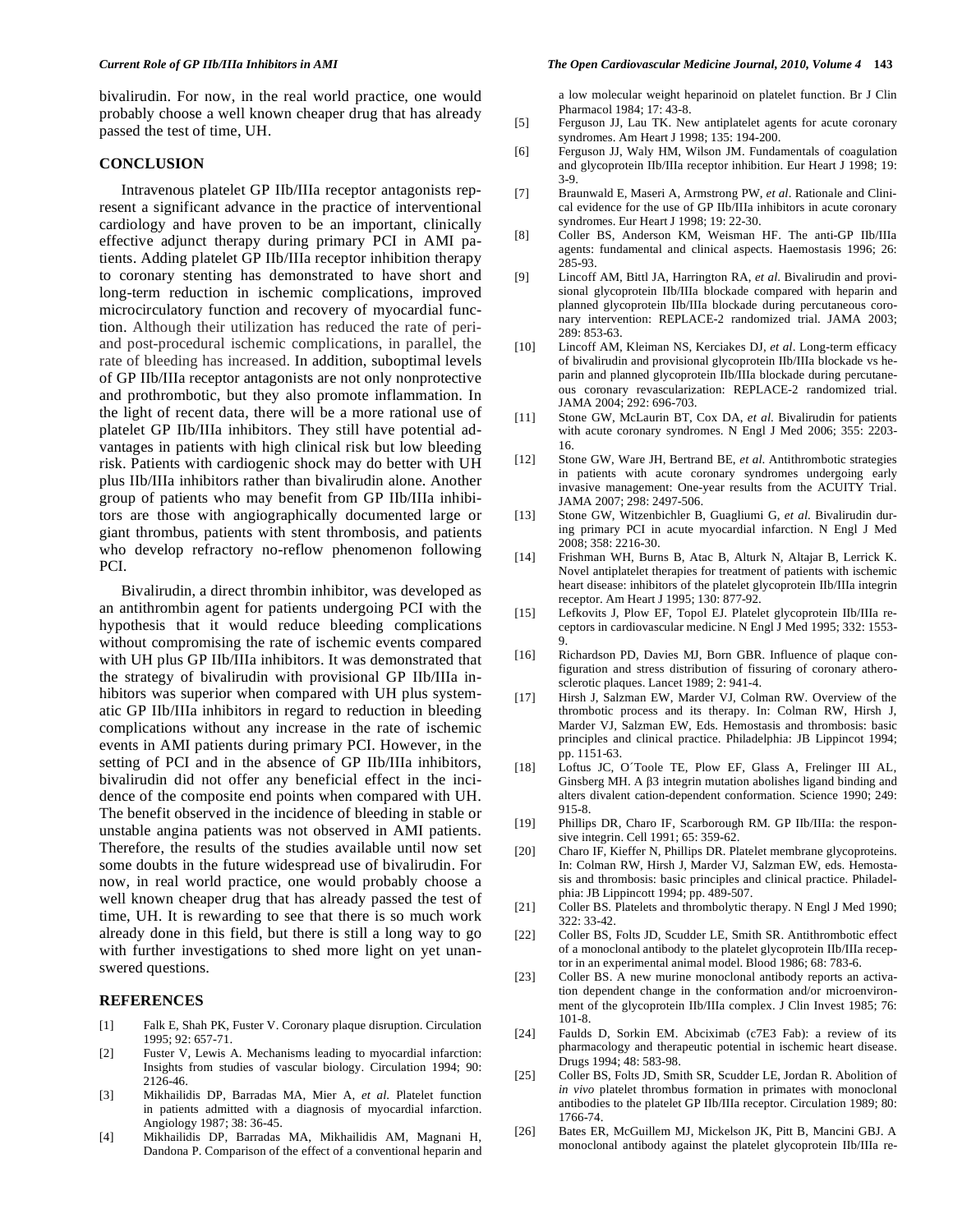ceptor complex prevents aggregation and thrombosis in a canine model of coronary angioplasty. Circulation 1991; 84: 2463-9.

- [27] Sudo Y, Luchessi BR. Inhibition of platelet GP IIb/IIIa receptor with monoclonal antibody (7E3-Fab2) prevents arterial, but not venous, rethrombosis. Circulation 1994; 90: I181.
- [28] Byzova TV, Plow EF. Activation of alphaVbeta3 on vascular cells controls recognition of prothrombin. J Cell Biol 1998; 143: 2081- 92.
- [29] Coller BS. Potential nonglycoprotein IIb/IIIa effects of abciximab. Am Heart J 1999; 138: S1-5.
- [30] Kleiman NS, Raizner AE, Jordan R, *et al*. Differential inhibition of platelet aggregation induced by adenosine diphosphate or thrombin receptor-activating peptide in patients treated with bolus chimeric 7E3 Fab: Implications for inhibition of the internal pool of GP IIb/IIIa receptors. J Am Coll Cardiol 1995; 26: 1665-71.
- [31] Mascelli MA, Lance ET, Damaraju L, *et al*. Pharmacodynamic profile of short-term abciximab treatment demonstrates prolonged platelet inhibition with gradual recovery from GP IIb/IIIa receptor blockade. Circulation 1998; 97: 1680-8.
- [32] Harrington RA, Kleiman NS, Kottke-Marchant K, *et al*. Inmediate and reversible platelet inhibition after intravenous administration of a peptide glycoprotein IIb/IIIa inhibitor during percutaneous coronary intervention. Am J Cardiol 1995; 76: 1222-7.
- [33] Kereiakes DJ, Kleiman NS, Ambrose J, *et al*. Randomizes, doublebind, placebo-controlled, dose-ranging study of tirofiban (MK-383) platelet GP IIb/IIIa blockade in high risk patients undergoing coronary angioplasty. J Am Coll Cardiol 1996; 27: 536-542.
- [34] Alig L, Edenhofer A, Hasvary P, *et al*. Low molecular weight, nonpeptide fibrinogen receptor antagonist. J Med Chem 1992; 35: 393- 407.
- [35] Neumann F-J, Hochholzer W, Pogatsa-murray G, *et al*. Antiplatelet effects of abciximab, tirofiban, and eptifibatide in patients undergoing coronary stenting. J Am Coll Cardiol 2001; 37: 1323-8.
- [36] Serruys PW, de Jaegere P, Kiemeneij F, *et al*. A comparison of balloon expandable-stent implantation with balloon angioplasty in patients with coronary artery disease. N Engl J Med 1994; 331: 489-95.
- [37] Fischman DL, Leon MB, Baim DS, *et al*. A randomized comparison of coronary stent placement and balloon angioplasty in the treatment of coronary artery disease. N Engl J Med 1994; 331: 496- 501.
- [38] Gawaz M, Neumann F-J, Ott I, *et al*. Platelet function in acute myocardial infarction treated with direct angioplasty. Circulation 1996; 93: 229-37.
- [39] Califf RM, Abdelmeguid A, Kuntz R, *et al*. Myonecrosis after revascularization procedures. J Am Coll Cardiol 1998; 31: 241-51.
- [40] Palmerini T, Nedelman MA, Scudder LE, *et al*. Effects of abciximab on the acute pathology of blood vessels after arterial stenting in nonhuman primates. J Am Coll Cardiol 2002; 40: 360-6.
- [41] Aymong ED, Curtis MJ, Youssef M, *et al*. Abciximab attenuates coronary microvascular endothelial dysfunction after coronary stenting. Circulation 2002; 105: 2981-5.
- [42] Brener SJ, Barr LA, Burchenal JEB, *et al*. Randomized placebocontrolled trial of platelet glycoprotein IIb/IIIa blockade with primary angioplasty for acute myocardial infarction. Circulation 1998; 98: 734-41.
- [43] Montalescot G, Barragan P, Wittenberg O, *et al*. Platelet glycoprotein IIb/IIIa inhibition with coronary stenting for acute myocardial infarction. N Engl J Med 2001; 344: 1895-903.
- [44] Neumann FJ, Kastrati A, Schmitt C, *et al*. Effect of glycoprotein IIb/IIIa receptor blockade with abciximab on clinical and angiographic restenosis rate after the placement of coronary stents following acute myocardial infarction. J Am Coll Cardiol 2000; 35: 915-921.
- [45] Stone GW, Grines CL, Cox DA, *et al*. Comparison of angioplasty with stenting with or without abciximab, in acute myocardial infarction. N Engl J Med 2002; 346: 957-66.
- [46] Antoinucci D, Rodriquez A, Hempel A, *et al*. A randomized trial comparing primary infarct artery stenting with or without abciximab in acute myocardial infarction. J Am Coll Cardiol 2003; 42: 1879-85.
- [47] De Luca G, Suryapranata H, Stone GW, *et al*. Abciximab as adjunctive therapy to reperfusion in acute ST-segment elevation myocardial infarction. A meta-analysis of randomized trials. JAMA 2005; 293: 1759-65.
- [48] Montalescot G, Antoniucci D, Kastrati A, *et al*. Abciximab in primary coronary stenting of ST-elevation myocardial infarction: a European meta-analysis on individual patients' data with long-term follow-up. Eur Heart J 2007; 28: 443-9.
- [49] Montalescot G, Barragan P, Wittemberg O, *et al*. Primary stenting with abciximab in acute myocardial infarction complicated by cardiogenic shock (The ADMIRAL trial). J Am Coll Cardiol 2002; 39: A43.
- [50] Schultz RD, Heuser RR, Hatler C, Frey D. Use of c7E3 Fab in conjunction with primary coronary stenting for acute myocardial infarction complicated by cardiogenic shock. Cathet Cardiovasc Diagn 1996; 39: 143-148.
- [51] Giri S, Mitchel JF, Kiernan FJ, *et al*. Adjunctive use of abciximab improves clinical outcomes in acute myocardial infarction patients presenting with cardiogenic shock. J Am Coll Cardiol 1999; 33: A<sub>12</sub>
- [52] Hasdai D, Harrington RA, Hochman JS, *et al*. Platelet glycoprotein IIb/IIIa blockade and out come of cardiogenic shock complicating acute coronary syndromes without persistent ST-segment elevation. J Am Coll Cardiol 2000; 36: 685-92.
- [53] Antman EM, Anbe DT, Armstrong PW, *et al*. American College of Cardiology, American Heart Association Task Force on Practice Guidelines, Canadian Cardiovascular Society. ACC/AHA guidelines for the management of patients with ST-elevation myocardial infarction: a report of the American College of Cardiology/ American Heart Association Task Force on Practice Guidelines. Circulation 2004; 110: e82-e292.
- [54] Antman EM, Hand M, Armstrong PW, *et al*. 2007 Focused update of the ACC/AHA 2004 Guidelines for the Management of Patients With ST-Elevation Myocardial Infarction: a report of the American College of Cardiology/American Heart Association Task Force on Practice Guidelines. Circulation 2008; 117: 296-329.
- [55] Gibson CM. A union in reperfusion: the concept of facilitated percutaneous coronary intervention. J Am Coll Cardiol 2000; 36: 1497-9.
- [56] Quinn MJ, Plow EF, Topol EJ. Platelet glycoprotein IIb/IIIa inhibitors: recognition of a two-edged sword? Circulation 2002; 106: 379-85.
- [57] Coller BS. Binding of abciximab to  $\alpha V\beta$ 3 and activated  $\alpha M\beta$ 2 receptors: with a review of platelet-leukocyte interactions. Thromb Haemost 1999; 82: 326-36.
- [58] Coller BS. Anti-GP IIb/IIIa drugs: current strategies and future directions. Thromb Haemost 2001; 86: 437-43.
- [59] Smyth SS, Reis ED, Zhang W, et al. B3-integrin-deficient mice, but not P-selectin-deficient mice, develop intimal hyperplasia after vascular injury: correlation with leukocyte recruitment to adherent platelets one hour post injury. Circulation 2001; 103: 2501-7.
- [60] Sane DC, Damaraju LV, Topol EJ, *et al*. Ocurrence and clinical significance of pseudothrombocytopenia during abciximab therapy. J Am Coll Cardiol 2000; 36: 75-83.
- [61] Kinnaird TD, Stabile E, Mintz GS, *et al*. Incidence, predictors, and prognostic implications of bleeding and blood transfusion following percutaneous coronary interventions. Am J Cardiol 2003; 92: 930-5.
- [62] Eikelboom JW, Mehta SR, Anand SS, Xie C, Fox KA, Yusuf S. Adverse impact of bleeding on prognosis in patients with acute coronary syndromes. Circulation 2006; 114: 774-82.
- [63] Rao SV, Eikelboom JA, Granger CB, Harrington RA, Califf RM, Bassand JP. Bleeding and blood transfusion issues in patients with non-ST-segment elevation acute coronary syndromes. Eur Heart J 2007; 28: 1193-204.
- [64] Eikelboom JW, Mehta SR, Anand SS, Xie C, Fox KAA, Yusuf S. Adverse impact of bleeding on prognosis in patients with acute coronary syndromes. Circulation 2006; 114: 774-82.
- [65] Manoukian SV, Feit F, Mehran R, *et al*. Impact of major bleeding on 30-day mortality and clinical outcomes in patients with acute coronary syndromes. An analysis from the ACUITY Trial. J Am Coll Cardiol 2007; 49: 1362-8.
- [66] Nikolsky E, Mehran R, Sadeghi HM, *et al*. Prognostic impact of blood transfusion after primary angioplasty for acute myocardial infarction: analysis from the CADILLAC (Controlled Abciximab and Device Investigation to Lower Late Angioplasty Complications) trial. J Am Coll Cardiol Intv 2009; 2: 624-32.
- [67] Alfonso F. Blood transfusión alter myocardial infarction: Friend, foe, or double-edge sword? J Am Coll Cardiol Intv 2009; 2: 633-5.